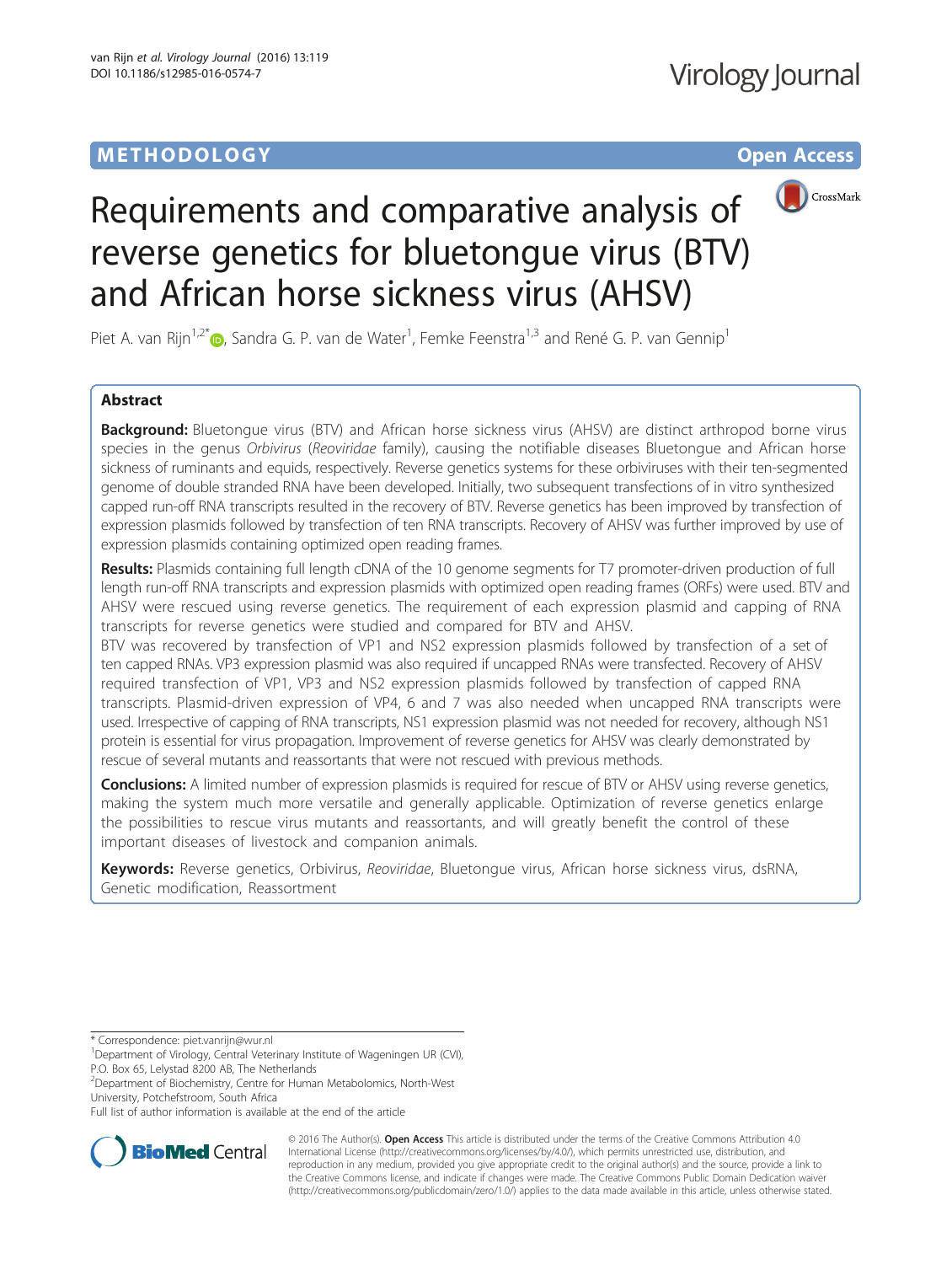# Background

Bluetongue (BT), African horse sickness (AHS), and epizootic haemorrhagic disease (EHD) are OIE listed arthropod borne animal diseases caused by the viruses in the genus Orbivirus, family Reoviridae. These viruses are spread by specific species of Culicoides biting midges. Outbreaks and geographic expansion of affected areas are associated to various factors, including climate change [\[1](#page-7-0), [2](#page-7-0)], and the presence of competent biting Culicoides midges [[3\]](#page-7-0). Culicoides species in countries with a moderate climate are competent insect vectors for BTV [\[4](#page-7-0)–[6](#page-7-0)]. This implies that countries historically free of disease are probably at risk for BT and other midge borne diseases [[7\]](#page-7-0).

The prototype bluetongue virus (BTV) and African horse sickness virus (AHSV) are the best studied orbiviruses, reviewed in [\[8](#page-7-0)]. Orbiviruses are non-enveloped virus particles consisting of the subcore protein VP3, surrounded by serogroup specific protein VP7 (core), and the outer shell of the particle is formed by serotype specific protein VP2 and VP5. Orbiviruses contain a ten-segmented double stranded (ds) RNA genome (Seg-1–10). Replication proteins VP1, VP4 and VP6 are present in the virus particle [[8](#page-7-0)]. In addition to structural proteins VP1-7, at least four non-structural proteins NS1 - 4 are expressed after infection of mammalian and insect cells but these are not present in the infectious virus particle.

After cell entry, the orbivirus particle is uncoated by removing VP2 and VP5 resulting in a transcriptionactive core particle that synthesizes capped messenger RNAs (mRNAs) of each genome segment. In addition to translation, these mRNAs act as template for dsRNA synthesis after recruitment from the cytoplasm into nascent virus particles. Together with replication proteins VP1, 4 and 6, and VP3, replication complexes are formed in virus inclusion bodies, and synthesize dsRNA in subcore particles which become core particles by addition of VP7 and virions by assembly of outer shell proteins VP2 and VP5. NS1 protein enhances protein expression from viral mRNAs [\[9](#page-7-0)]. NS2 recruits mRNA from the cytoplasm and is involved in the formation of VIBs [[10](#page-7-0)]. NS3/NS3a is cytotoxic in mammalian cells but more prominent in insect cells, and is involved in non-lytic virus release from in particular insect cells [[11, 12](#page-7-0)]. BTV NS3/NS3a also suppresses interferon induction in mammalian cells [\[13](#page-7-0)]. NS4 proteins of orbiviruses also seems to interfere with the host immune response and are important for virulence [\[14](#page-7-0)–[18](#page-7-0)]. Recently, an additional protein expressed by Seg-10 has been discovered the functions of which are still unclear [[19](#page-7-0)].

For a long time, research on orbiviruses has been hampered by the lack of reverse genetics systems. Functional studies on orbivirus proteins in infected cells were limited to natural variability in proteins and reassortants. First, one or two genome segments in BTV were replaced by incorporation of in vitro run-off RNA transcripts [[20, 21\]](#page-7-0). Now, reverse genetics (RG) has been developed for different genera of the Reoviridae family, including for BTV and AHSV [\[22](#page-7-0)–[25\]](#page-8-0). Recovery of reassortants showed that the constellation of the BTV genome is flexible [[23,](#page-7-0) [26](#page-8-0)–[31\]](#page-8-0). RG has also been used to study viral proteins [[11, 14](#page-7-0)], as well as the role of RNA sequences in virus replication [\[32](#page-8-0)–[35\]](#page-8-0).

RG has also been used to develop very promising novel vaccines for orbiviruses. Disabled Infectious Single Cycle/Cell (DISC) vaccine or in-trans complemented BTV lacks the gene encoding essential VP6, but can be rescued and produced in constitutively VP6 expressing cells [[36](#page-8-0)]. Disabled Infectious Single Animal (DISA) vaccine lacks the gene encoding non-essential NS3/NS3a which includes the DIVA principle [\[37](#page-8-0)], and has been produced in well-known cell lines similar to these for live-attenuated BT vaccines [[11,](#page-7-0) [38](#page-8-0)]. Both novel BT vaccines have been explored for different serotypes by exchange of serotype determining genome segments using RG [[39, 40](#page-8-0)]. Similarly, promising AHS DISA vaccine candidates has been developed using RG [[12\]](#page-7-0).

RG based on exclusively plasmids for in vivo run-off RNA transcripts has been developed recently for BTV [[41](#page-8-0)]. Further, RG systems based on exclusively in vitro synthesized capped run-off RNA transcripts were modified by use of protein expression from plasmids for initial protein synthesis [[24, 42\]](#page-8-0). Obviously, reverse genetics for orbiviruses is now used in functional studies as well as for vaccine development and the methods have changed over time. Here, we studied and compared the requirements to recover BTV and AHSV using reverse genetics in more detail.

# Methods

# Cell lines and viruses

BSR cells (a clone of baby hamster kidney cells [\[43](#page-8-0)]) were cultured in Dulbecco's modified Eagle's medium (DMEM; Invitrogen) containing 5 % foetal bovine serum (FBS), 100 IU/ml penicillin, 100 μg/ml streptomycin and 2.5 ug/ml Amphotericin B. Live-attenuated AHSV4LP has been generated approximately 50 years ago by different passages and plaque purification. The official passage number is HS32/62—10S-10BHK-3LP-7Vero [\[44\]](#page-8-0). BTV6/ net08 is closely related to live-attenuated BT vaccine for serotype 6 [[45](#page-8-0), [46\]](#page-8-0). Reverse genetics of BTV6/net08 and AHSV4LP has been published [[12](#page-7-0), [26](#page-8-0)]. Virus stocks were obtained by infection of fresh BSR cells with a multiplicity of infection (MOI) of 0.1, and stored at 4 °C or -80 °C. Virus titres were determined by endpoint dilution and expressed as  $^{10}$ log TCID<sub>50</sub>/ml.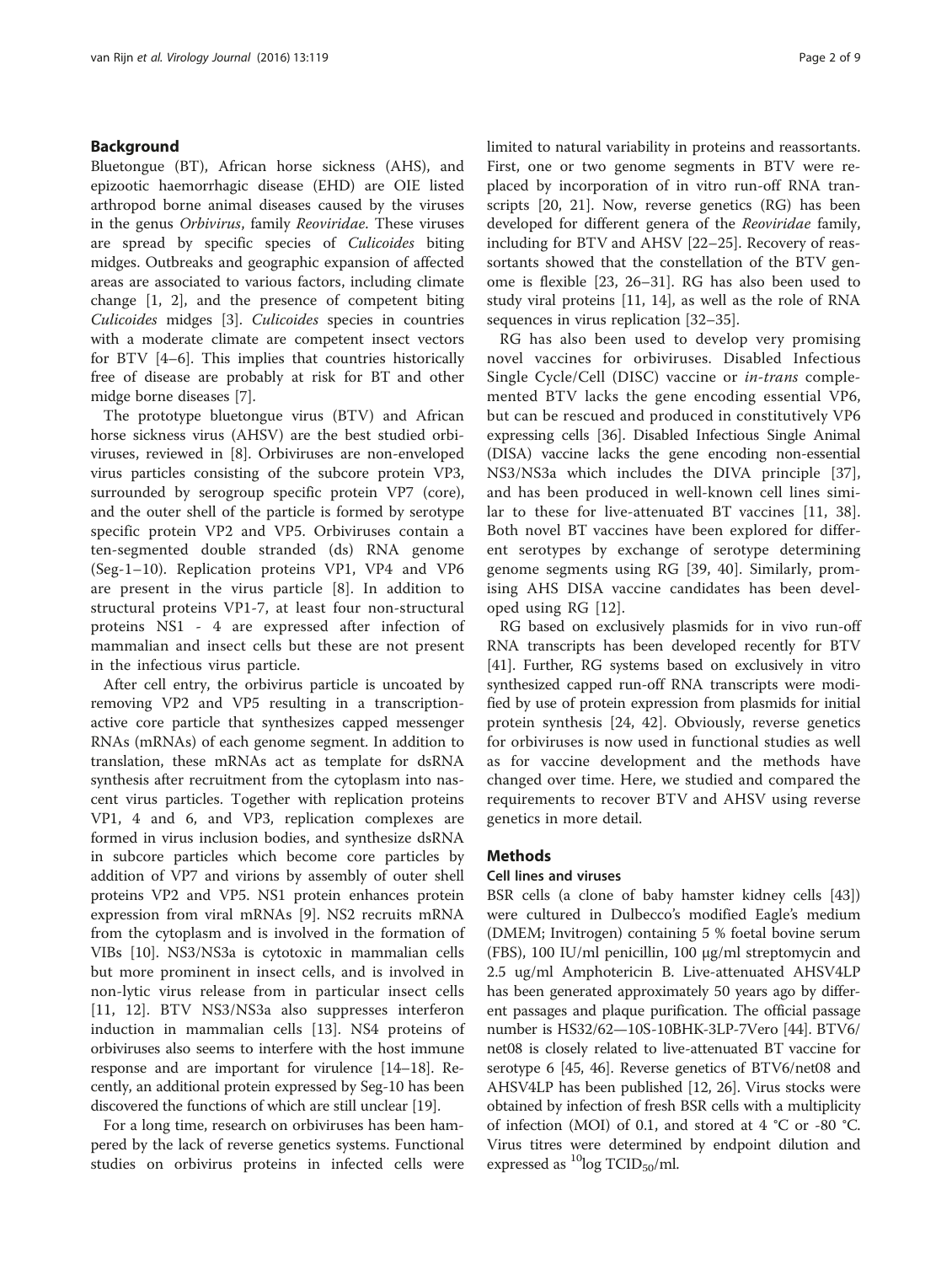#### Full length cDNA of genome segments

Full genome segment sequences of BTV6/net08 and AHSV4LP have been described (accession numbers: QG506472-QG506481 and accession numbers: KM820849-KM820858, respectively) [[12](#page-7-0), [26\]](#page-8-0). cDNAs of Seg-10[NS3/NS3a] of AHSV2 and AHSV3 have been described (accession numbers: KF860005 and KM886363). cDNAs of Seg-2[VP2] and Seg-6[VP5] of other AHSV serotypes have been described [[12](#page-7-0), [27](#page-8-0), [40](#page-8-0)].

Full genome segments were synthesized by Genscript corporation (Piscataway NJ, USA) and cDNAs were cloned in appropriate plasmids under control of the T7 promoter and 3'-terminally flanked by a restriction enzyme site suitable for full length run-off RNA transcription (Fig. 1a) [\[12](#page-7-0), [23](#page-7-0), [26\]](#page-8-0). Alternatively, internal sites of restriction enzymes were eliminated by synonymous mutations to allow full length run-off transcription, and expression of unchanged proteins. Mutated cDNAs of several genome segments were synthetically derived or constructed by standard procedures and have been described previously [\[12](#page-7-0)], except for Seg-10 'AUG total' containing AUG- > GCC mutations for all 13 AUG codons of the NS3/NS3a ORF. delSeg-5 of AHSV contains an out-of-frame deletion of 79 nucleotides (nucleotide position 286-364). All plasmids were transformed and maintained in E. coli strain  $DH5\alpha$  (Invitrogen) and were isolated using the High Pure Plasmid Isolation Kit (Roche) or the QIAfilter Plasmid Midi Kit (Qiagen). T7 RNA-polymerase driven run-off transcription was performed for capped RNAs with the mMESSAGE mMA-CHINE® T7 Ultra Kit, and for uncapped RNAs with the MEGAscript® T7 Kit as described [\[26](#page-8-0)]. Synthesized RNAs were purified using the MEGAclear kit (Ambion) according to manufacturer's protocol and stored at -80 °C.

# Expression plasmids

Authentic open reading frames (ORF) of VP1, 3, 4, 6, 7, NS1 and 2 of AHSV4LP were inserted in expression plasmid HC pSMART or LC pSMART under control of

the immediate early promoter of human cytomegalovirus by standard procedures (Fig. 1b) [\[47\]](#page-8-0). Plasmid with ORF-VP3 of AHSV4LP was unstable. A similar set of expression plasmids including for ORF-VP3 was constructed with the respective ORF optimized for eukaryotic expression and plasmid stability (Genscript corporation, Piscataway NJ, USA). Similarly, a set of expression plasmids with optimized ORF of VP1, 3, 4, 6, NS1 and 2 of BTV6/net08 was constructed. Expression plasmids were transformed and maintained as described for plasmids with full segment cDNAs.

#### Immunoperoxidase monolayer assay (IPMA)

Protein expression was determined by immunoperoxidase monolayer assay (IPMA) according to standard procedures [\[48](#page-8-0)]. Transfected or infected monolayers of BSR cells were fixed with methanol/aceton (1:1) or 4 % paraformaldehyde in PBS. Immunostaining was performed by incubation with orbivirus directed antibodies followed by conjugated rabbit α-mouse serum or conjugated rabbit α-GP serum (DAKO). Monoclonal antibody (MAb) against BTV-VP7 (ATCC-1875) was used to detect BTV transfected/infected cells. For AHSV, MAb 10AE12 directed against VP5 and several MAbs were used directed against AHSV-NS3 (generous gifts from Paloma Rueda, Ingenasa, Spain). Guinea pig (GP) sera raised against baculovirus expressed VP2 protein (α-VP2 GP serum) of different AHSV serotypes have been published [\[49](#page-8-0)].

# Virus recovery from in vitro synthesized RNA transcripts

Reverse genetics (RG) using exclusively in vitro synthesized RNAs has been described for BTV [[23,](#page-7-0) [26\]](#page-8-0). Briefly, monolayers of  $10^5$  BSR cells per 2 cm<sup>2</sup> were transfected twice with 600 ng RNA containing equimolar amounts of capped run-off RNA transcripts of six segments followed by transfection with a set of all 10 RNA transcripts. After 4 h, transfection medium was replaced by culture medium, and after 2 days culture medium was

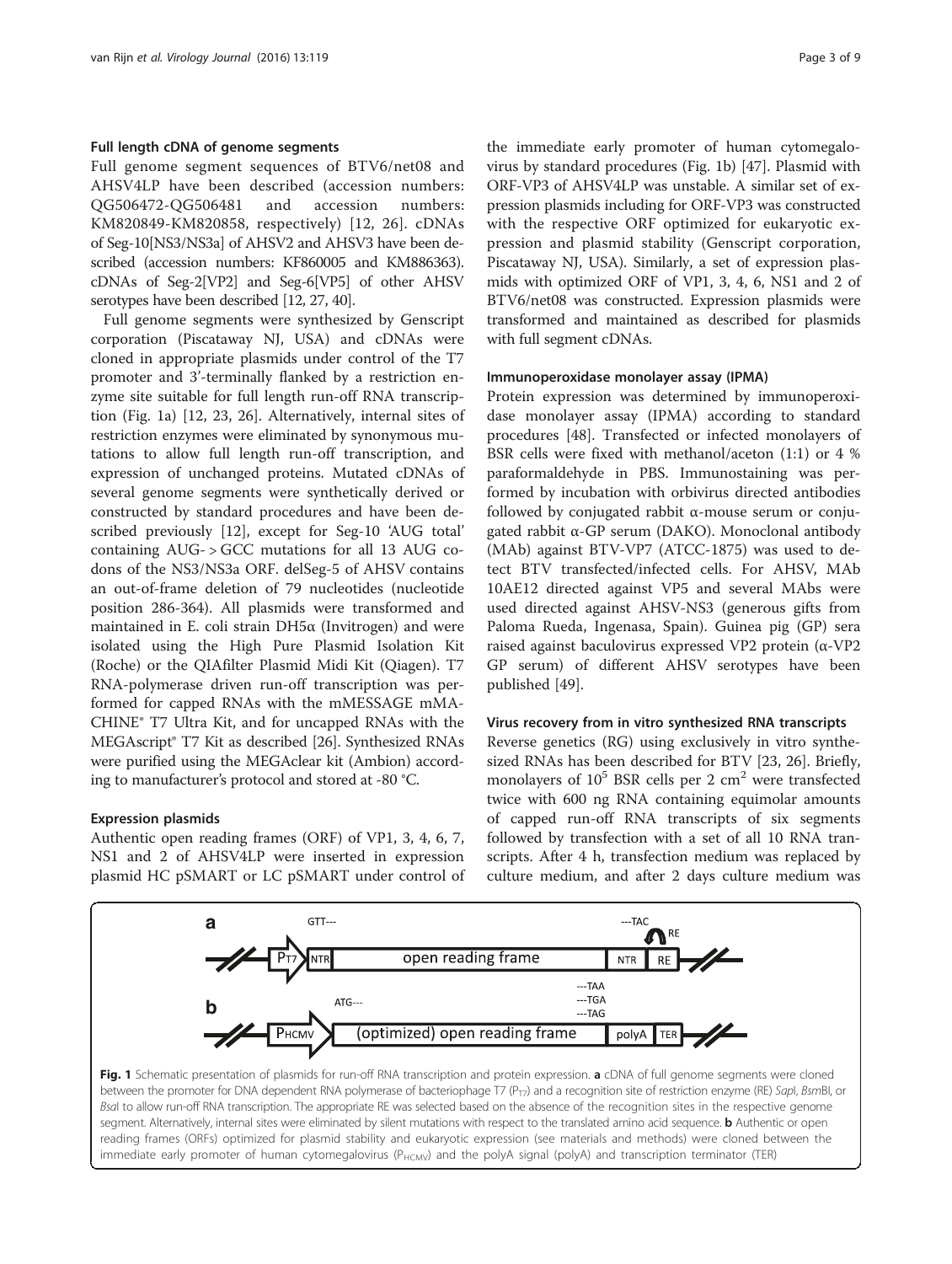harvested. Virus recovery was determined by infection of fresh BSR monolayers. Cytopathogenic effect (CPE) and the immunoperoxidase monolayer assay (IPMA) confirmed virus recovery and virus identity. If negative, duplicate transfected wells were passed, screened for CPE and immunostained as described above. Sequential passaging of cells was repeated was repeated with immunostaining serving as indicator of virus replication. If immunostaining was no longer visible, attempts were repeated at least twice in order to conclude that virus recovery was considered unsuccessful.

# Virus recovery using expression plasmids and RNA transcripts

Reverse genetics (RG) using expression plasmids and in vitro synthesized RNAs is very similar to the method using exclusively in vitro synthesized RNAs [[12,](#page-7-0) [26](#page-8-0)]. Briefly, BSR monolayers in 2  $\text{cm}^2$  wells were first transfected with equimolar amounts of expression plasmids followed by transfection of the set of 10 RNAs as described above. A total of 600 or 300 ng DNA plasmids was transfected using 1.5 or 0.75 μl Lipofectamine™ 2000 (1:2.5; 1 mg/ml, Invitrogen) in Opti-MEM® I Reduced Serum Medium according to manufacturer's conditions. The transfection of 10 RNAs was carried out as described above. For AHSV, the RNA transfection was the same but transfection medium was replaced after 22 h, and transfected monolayers were passed once. Medium was harvested after 2 days to infect fresh monolayers in order to confirm virus recovery. If negative, duplicate wells with transfected cells were processed as described for recovery of BTV.

# Recovery of virus mutants and reassortants

Mutants and reassortants of BTV and AHSV were generated according to the described and indicated methods (Table [1](#page-4-0)). Mutations and replaced genome segments were confirmed by sequencing as previously described [[11, 12\]](#page-7-0). Briefly, entire Seg-10 was amplified using primers located at the ultimate ends followed by sequencing. Seg-2 and Seg-6 were partially amplified with appropriate primers and amplicons were sequenced. Consensus sequences were assembled for complete Seg-10 using Lasergene SeqMan Pro Software (DNASTAR, version 11) to verify the identity of introduced mutations. The identity of Seg-2 and Seg-6 was confirmed by alignment of the partially derived sequences.

Plaque morphology (CPE) was determined as previously described [\[11, 12](#page-7-0)]. Briefly, BSR monolayers were infected at a multiplicity of infection (MOI) of 0.1. After incubation of infected monolayers under overlay medium (K1000 complete with 1 % methylcellulose), cells were fixed with methanol/aceton (1:1) and immunostained. Cytopathogenic effect (CPE) of separate plaques were compared, and semi-quantitated as normal (+), small or no CPE (-). Expression of proteins was studied by IPMA with MAbs or α-VP2 directed GP sera as described [\[12\]](#page-7-0).

# Results

# Reverse genetics of AHSV4LP

Initially, recovery of AHSV4LP by transfecting in vitro synthesized capped run-off RNA transcripts on two subsequent days was studied according to reverse genetics (RG) method for BTV [[26](#page-8-0)]. Unfortunately, 'synthetic' AHSV4LP could not be recovered (not shown). Briefly, the level of protein expression was studied after transfection of AHSV-VP7 capped RNA transcript. VP7 expression was also investigated by IPMA after transfection of capped run-off RNA transcripts of Seg-1[VP1], Seg-3[VP3], Seg-4[VP4], Seg-5[NS1], Seg-8[NS2], Seg-9[VP6], and Seg-7[VP7]. Transient expression and replication-driven enhancement of VP7 expression were expected, but immunostaining was hardly observed (not shown), suggesting that expression from capped run-off AHSV-RNA transcripts was too weak to initiate replication of AHSV.

Expression plasmids for ORFs of VP1, 3, 4, 6, 7, and NS1 and 2 were constructed to increase and to extend protein expression. However, the plasmid with VP3-ORF was not stable, and the ORF was successfully optimized for plasmid stability and eukaryotic expression. Results with VP7 expression plasmid showed a stronger expression compared to that from capped RNA (not shown). Transfection of expression plasmids of VP1, 3, 4, 6, 7, and NS1 and 2 followed by transfection of 10 in vitro synthesized capped run-off RNA transcripts resulted in recovery of AHSV4LP (Table [2\)](#page-5-0). Apparently, the high expression from plasmids contributed to recovery of AHSV4LP.

# Requirements for recovery of AHSV4LP

AHSV4LP was recovered with six expression plasmids containing authentic ORFs and optimized ORF for VP3, whereas recovery without VP7 expression plasmid was not successful. In contrast, NS1 expression plasmid was not required (Table [2\)](#page-5-0). Lowering the amount of plasmids from 600 to 300 ng did not abolish recovery, while the damage to the monolayer by transfection was reduced. This shows the benefits of using plasmids with high protein expression levels.

Virus recovery using expression plasmids with optimized ORFs was studied (Table [2\)](#page-5-0). Apparently, optimized ORFs encode functional proteins as AHSV4LP was recovered. Now, the contribution of individual expression plasmids in virus recovery was investigated. Plasmid-driven expressions of VP4, VP6, VP7, and NS1 was not essential for virus recovery using capped RNAs in the second transfection (Table [2\)](#page-5-0). Note that plasmiddriven VP7 expression was essential for virus recovery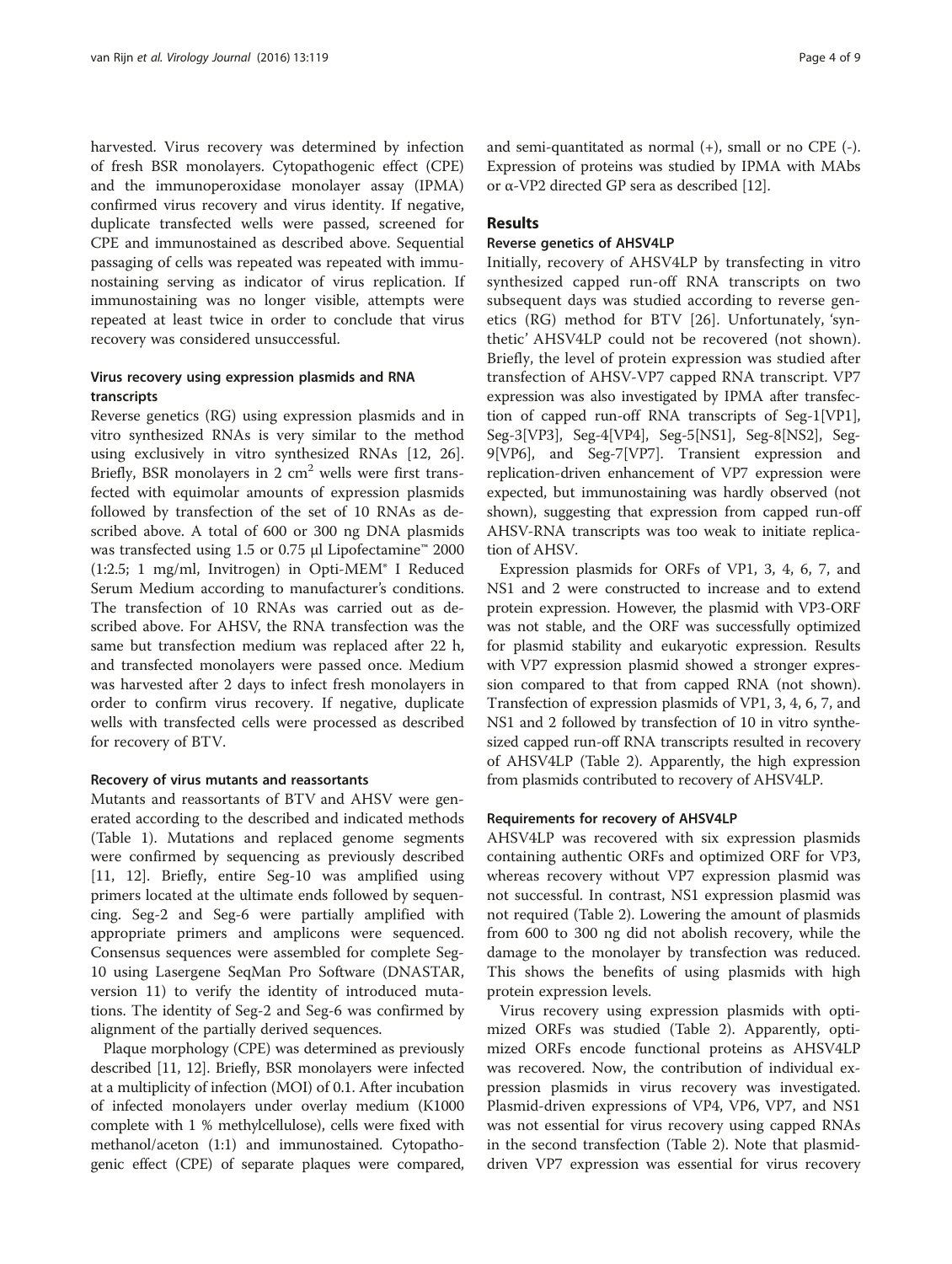<span id="page-4-0"></span>**Table 1** Overview of rescued AHSV4LP variants demonstrating the improvements of the RG method

| Name                            | Seg of AHSV4LP <sup>1</sup> | Segment exchange <sup>2</sup> | 600 ng          | 300 ng                   |                 | 300 ng Virus rescue | CPE <sup>3</sup> VP5 | IPMA <sup>4</sup> |                          |
|---------------------------------|-----------------------------|-------------------------------|-----------------|--------------------------|-----------------|---------------------|----------------------|-------------------|--------------------------|
|                                 |                             |                               | a               | b                        | $\subset$       |                     |                      | VP <sub>2</sub>   | NS3                      |
| AHSV4LP                         | $1 - 10$                    | $\overline{\phantom{a}}$      | $\ddot{}$       | $\boldsymbol{+}$         | $^{+}$          | $\! + \!$           | $^{+}$               | $\overline{4}$    | $\boldsymbol{+}$         |
| Serotyped 3                     | $1, 3-5, 7-10$              | $(2, 6)$ 3                    |                 | $\! + \!$                | nd              | $^{+}$              | $^{+}$               | 3                 | nd                       |
| Serotyped 6                     | $1, 3-5, 7-10$              | $(2/6)$ 6                     |                 |                          | nd              | $^{+}$              |                      | 6                 | nd                       |
| AHSV1LP                         | $1, 3 - 10$                 | (2) 1                         | nd              |                          | nd              | $^{+}$              | $^{+}$               | $\mathbf{1}$      | nd                       |
| AHSV2LP                         | $1, 3 - 10$                 | (2) 2                         |                 | $\! + \!$                | nd              | $^{+}$              | $^{+}$               | $\overline{2}$    | nd                       |
| AHSV3LP                         | $1, 3 - 10$                 | (2)3                          |                 |                          | nd              | $\! + \!\!\!\!$     |                      | 3                 | nd                       |
| AHSV4LP                         | $1 - 10$                    | $\overline{\phantom{a}}$      | $^{+}$          |                          | $^{+}$          | $^{+}$              | $^{+}$               | $\overline{4}$    | $\boldsymbol{+}$         |
| AHSV5LP                         | $1, 3 - 10$                 | (2) 5                         |                 | $\overline{a}$           | $^{+}$          | $^{+}$              | $^{+}$               | 5                 | nd                       |
| AHSV6LP                         | $1, 3 - 10$                 | (2)6                          |                 |                          | nd              | $\! + \!\!\!\!$     | $^{+}$               | 6                 | nd                       |
| AHSV7LP                         | $1, 3 - 10$                 | (2)7                          | nd              | $\! + \!\!\!\!$          | nd              | $^{+}$              | $^{+}$               | 7                 | nd                       |
| AHSV8LP                         | $1, 3 - 10$                 | (2)8                          | nd              |                          | nd              | $^{+}$              | $^{+}$               | 8                 | nd                       |
| AHSV9LP                         | $1, 3 - 10$                 | (2)9                          | nd              |                          | nd              | $^{+}$              | $^{+}$               | 9                 | nd                       |
| AHSV4LP                         | $1 - 10$                    |                               | $\! + \!\!\!\!$ | $\! + \!\!\!\!$          | $+$             | $^{+}$              |                      | $\overline{4}$    | $\boldsymbol{+}$         |
| Without Seg-10                  | $1 - 9$                     |                               |                 |                          |                 |                     |                      | nd                | nd                       |
| Seg-10 of AHSV2                 | $1 - 9$                     | (10) 2                        | nd              | nd                       | $^{+}$          | $^{+}$              | $\! + \!$            | nd                | $\boldsymbol{+}$         |
| Seg-10 of AHSV3                 | $1 - 9$                     | (10)3                         |                 | $\overline{\phantom{a}}$ | $^{+}$          | $^{+}$              | $^{+}$               | nd                | $\! + \!\!\!\!$          |
| mutAUG1                         | $1 - 9$                     | (10) AUG1                     | $+$             | nd                       | nd              | $^{+}$              | $^{+}$               | nd                | $^{+}$                   |
| $mutAUG1 + 2$                   | $1 - 9$                     | $(10)$ AUG1 + 2               | nd              | $+$                      | nd              | $^{+}$              | Small                | nd                | $^{+}$                   |
| mutAUG1 + 2 & STOPS             | $1 - 9$                     | $(10)$ AUG1 + 2&STOPS         | nd              | $\! + \!\!\!\!$          | nd              | $^{+}$              | Small                | nd                |                          |
| delLD                           | $1 - 9$                     | $(10)$ delLD                  |                 | $\! + \!$                | nd              | $^+$                | Small                | nd                |                          |
| delTMR1                         | $1 - 9$                     | $(10)$ delTMR1                | nd              | nd                       | $+$             | $^{+}$              |                      | nd                | $\overline{\phantom{a}}$ |
| delTMR2                         | $1 - 9$                     | $(10)$ delTMR2                | nd              | nd                       | $+$             | $^{+}$              | $\overline{a}$       | nd                | $\pm$                    |
| AUG total                       | $1 - 9$                     | (10) AUGtotal                 | nd              | nd                       | $^{+}$          | $^{+}$              |                      | nd                |                          |
| AHSV1LP + (mutAUG1 + 2 & STOPS) | $1, 3-9$                    | (2) 1, (10) AUG1 + 2&STOPS    | nd              | $\overline{\phantom{a}}$ | $\! + \!\!\!\!$ | $^{+}$              | Small                | $\mathbf{1}$      | $^{+}$                   |
| AHSV8LP + (mutAUG1 + 2 & STOPS) | $1, 3-9$                    | (2) 8, (10) AUG1 + 2&STOPS    | nd              | $^+$                     | $+$             | $^{+}$              | Small                | 8                 | $\! + \!\!\!\!$          |
| AHSV8LP + (AUG total)           | $1, 3-9$                    | (2) 8, (10) AUGtotal          | nd              | nd                       | $^{+}$          | $^{+}$              |                      | 8                 |                          |

(1) In total, a mixture of 600 or 300 ng in equal molar amounts of seven expression plasmids were transfected followed by transfection of indicated RNAs of Seg-1 to 10. (2) Exchanged Seg-2[VP2] or Seg-10[NS3/NS3a] are indicated. AHSV1LP to AHSV9LP and all Seg-10 mutants have been described previously, except for Seg-10 'AUG total' containing AUG- > GCC mutations for all 13 AUG codons of the NS3/NS3a ORF. Expression plasmids contained authentic ORFs, except for ORF-VP3 (a & b), or all seven expression plasmids with ORFs optimized for plasmid stability and eukaryotic expression (c). In total, 600 or 300 ng expression plasmids were used. Virus rescue was determined and confirmed by IPMA and indicated as successful (+), unsuccessful (-), or not done (nd). (3) After immunostaining with α-VP5 MAb, plaque morphology was microscopically scored as normal CPE (+), small CPE (small), or immunostained plaques without CPE (-). (4) IPMA results with the respective α-VP2 GP serum is indicated by the serotype number, and with α-NS3 MAbs as positive (+), weak (±), negative (-) or not done (nd)

with non-optimized ORFs in expression plasmids. Expression plasmids for VP1, VP3, and NS2 are essential for virus recovery. Indeed, transfection of these three expression plasmids followed by transfection of 10 capped RNA transcripts resulted in virus recovery (Table [2](#page-5-0)). However, all expression plasmids including VP7 were required in combination with transfection of uncapped RNA transcripts, except for NS1 expression plasmid. Regarding NS1 protein, virus recovery was not successful without entire Seg-5 RNA or with mutated Seg-5 lacking functional NS1 expression (Table [2](#page-5-0)). We conclude that Seg-5 RNA and the expressed NS1 protein are essential for AHSV replication, but are not required to initiate virus recovery in transfected cells.

# Requirements for recovery of BTV6/net08

Previously, RG for BTV using exclusively in vitro synthesized capped run-off RNA transcripts, have resulted in reassortants, mutants and variants with spontaneously introduced changes during rescue [[27, 40](#page-8-0)]; [[11,](#page-7-0) [33](#page-8-0)]. On the other hand, several modifications appeared not viable [[32, 35](#page-8-0), [40\]](#page-8-0). Here, expression plasmids with optimized ORFs of VP1, 3, 4, 6, and NS1 and 2 of BTV6/ net08 were successfully used (Table [3](#page-5-0)). However, the improved RG method with expression plasmids did not result in rescue of previous nonviable BTV mutants (not shown). Subsequent studies showed that plasmid-driven expression of VP3, 4, 6 and NS1 are not required. This was confirmed by transfection of VP1 and NS2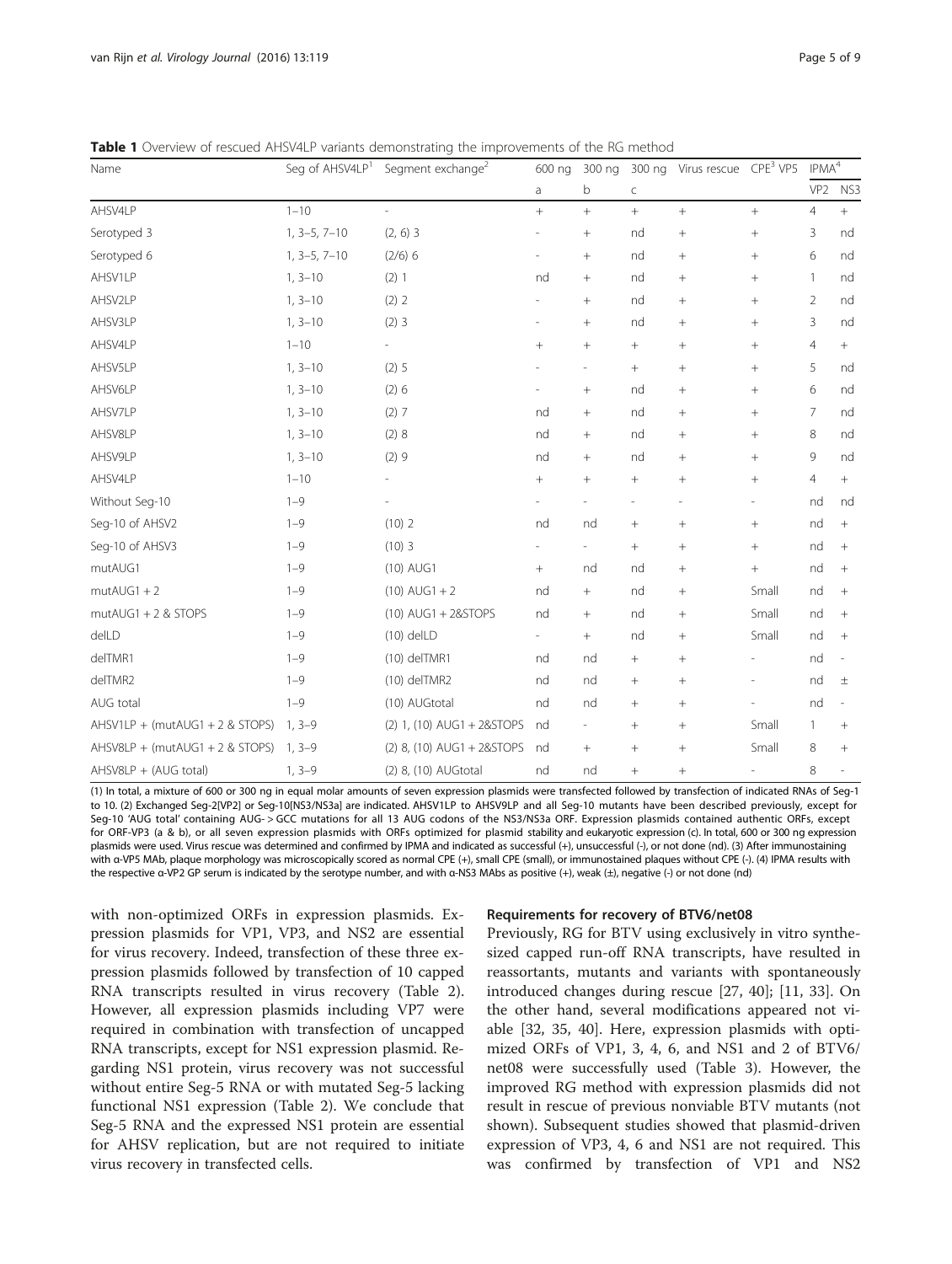<span id="page-5-0"></span>Table 2 Requirements of expression plasmids and run-off RNA transcripts for AHSV recovery

| Expression plasmids with authentic ORFs |                                         |                          |                          |                          |                          | <b>RNA</b>               | Virus       |                          |  |
|-----------------------------------------|-----------------------------------------|--------------------------|--------------------------|--------------------------|--------------------------|--------------------------|-------------|--------------------------|--|
| VP1                                     | VP3                                     | VP4                      | VP <sub>6</sub>          | VP7                      | NS1                      | NS <sub>2</sub>          | Transcripts | Recovery                 |  |
| -                                       | $\overline{\phantom{0}}$                | $\overline{\phantom{0}}$ | $\overline{\phantom{0}}$ | $\overline{\phantom{0}}$ | $\overline{a}$           | $\frac{1}{2}$            | Capped      |                          |  |
| $^{+}$                                  | $+$                                     | $+$                      | $^{+}$                   | $+$                      | $+$                      | $^{+}$                   | Capped      | $^{+}$                   |  |
| $^{+}$                                  | $^{+}$                                  | $+$                      | $^{+}$                   |                          | $^{+}$                   | $^{+}$                   | Capped      | $\overline{\phantom{a}}$ |  |
| $^+$                                    | $^{+}$                                  | $^{+}$                   | $+$                      | $+$                      |                          | $^{+}$                   | Capped      | $^{+}$                   |  |
|                                         | Expression plasmids with optimized ORFs |                          | <b>RNA</b>               | Virus                    |                          |                          |             |                          |  |
| VP1                                     | VP3                                     | VP4                      | VP <sub>6</sub>          | VP7                      | NS1                      | NS <sub>2</sub>          | Transcripts | Recovery                 |  |
| $^{+}$                                  | $^{+}$                                  | $+$                      | $+$                      |                          | $^{+}$                   | $^{+}$                   | Capped      |                          |  |
| -                                       | $\! + \!\!\!\!$                         | $+$                      | $+$                      | $+$                      | $+$                      | $^{+}$                   | Capped      | $\overline{\phantom{0}}$ |  |
| $^{+}$                                  | $\frac{1}{2}$                           | $+$                      | $^{+}$                   | $^{+}$                   | $^{+}$                   | $^{+}$                   | Capped      | $\overline{\phantom{a}}$ |  |
| $^{+}$                                  | $^{+}$                                  | $\overline{\phantom{0}}$ | $^{+}$                   | $+$                      | $^{+}$                   | $^{+}$                   | Capped      | $^{+}$                   |  |
| $^+$                                    | $^+$                                    | $+$                      | Ξ.                       | $^{+}$                   | $^{+}$                   | $^{+}$                   | Capped      | $^{+}$                   |  |
| $^{+}$                                  | $^{+}$                                  | $+$                      | $+$                      | $\overline{\phantom{0}}$ | $^{+}$                   | $^{+}$                   | Capped      | $^{+}$                   |  |
| $^{+}$                                  | $+$                                     | $+$                      | $^{+}$                   | $^{+}$                   | $\overline{\phantom{0}}$ | $^{+}$                   | Capped      | $^{+}$                   |  |
| $^{+}$                                  | $^{+}$                                  | $+$                      | $^{+}$                   |                          | $^{+}$                   | $\overline{\phantom{0}}$ | Capped      | $\frac{1}{2}$            |  |
| $^+$                                    | $^{+}$                                  | $\overline{\phantom{0}}$ | $\overline{\phantom{0}}$ | $\overline{\phantom{0}}$ | $\overline{\phantom{a}}$ | $^{+}$                   | Capped      | $^{+}$                   |  |
| $^{+}$                                  | $\! + \!\!\!\!$                         | $+$                      | $^{+}$                   | $^{+}$                   | $^{+}$                   | $^{+}$                   | Uncapped    | $^{+}$                   |  |
| $^{+}$                                  | $+$                                     | $\overline{\phantom{0}}$ | $^{+}$                   | $^{+}$                   | $^{+}$                   | $^{+}$                   | Uncapped    | $\overline{a}$           |  |
| $^{+}$                                  | $^{+}$                                  | $+$                      |                          |                          | $^{+}$                   | $^{+}$                   | Uncapped    |                          |  |
| $^{+}$                                  | $^{+}$                                  | $+$                      | $^{+}$                   | $\frac{1}{2}$            | $+$                      | $^{+}$                   | Uncapped    | $\overline{\phantom{0}}$ |  |
| $^{+}$                                  | $^{+}$                                  | $+$                      | $^{+}$                   | $^{+}$                   |                          | $^{+}$                   | Uncapped    | $^{+}$                   |  |
| $^{+}$                                  | $\! + \!\!\!\!$                         | $\overline{\phantom{m}}$ | $\overline{\phantom{0}}$ | $\overline{\phantom{m}}$ | Ξ.                       | $^{+}$                   | Uncapped    | -                        |  |
| $^{+}$                                  |                                         | $+$                      | $^{+}$                   | $\! + \!$                | $^{+}$                   | $^{+}$                   | minSeg-5    |                          |  |
| $^{+}$                                  | $^{+}$                                  | $^{+}$                   | $^{+}$                   | $+$                      | $^{+}$                   | $+$                      | delSea-5    | $\overline{a}$           |  |

AHSV expression plasmids in the first transfection mix are indicated. In the upper panel, non-optimized ORFs in expression plasmids were used, except for ORF-VP3. In the lower panels, expression plasmids with optimized AHSV-ORFs were used. Then, monolayers were transfected with 10 full length in vitro synthesized capped or uncapped run-off RNA transcripts, except for minSeg-5 RNA (without) and delSeg-5 RNA (Seg-5 RNA with a small out-of-frame deletion). Virus recovery was microscopically determined by CPE and confirmed by IPMA, and indicated as positive (+) or negative (-)

expression plasmids and subsequent transfection of 10 capped run-off RNA transcripts. In combination with uncapped RNA transcripts, however, VP3 expression plasmid was also required for BTV recovery (Table 3).

Note that the requirement of expression plasmids for BTV recovery in combination with uncapped RNA transcripts is similar to the requirement of expression plasmids for AHSV recovery in combination with capped RNAs, namely VP1, VP3 and NS2 expression plasmids.

# Improved reverse genetics for AHSV demonstrated by rescue of mutants and reassortants

AHSV4LP was not recovered with RG using exclusively RNAs, whereas many mutants and reassortants were generated with expression plasmids followed by RNA transfection (Table [1\)](#page-4-0). Throughout this study, the initial

| $^{+}$ | $^{+}$ |        | $^{+}$ | $\! + \!\!\!\!$ | $^{+}$ | Capped   | $^{+}$                   |
|--------|--------|--------|--------|-----------------|--------|----------|--------------------------|
| $+$    | $+$    | $^{+}$ |        | $^{+}$          | $^{+}$ | Capped   | $+$                      |
| $^{+}$ | $^{+}$ | $^{+}$ | $^{+}$ |                 | $^{+}$ | Capped   | $^{+}$                   |
| $^{+}$ | $^{+}$ | $^{+}$ | $^{+}$ | $^{+}$          |        | Capped   |                          |
| $^{+}$ |        |        |        |                 | $^{+}$ | Capped   | $^{+}$                   |
| $+$    | $+$    | $^{+}$ | $^{+}$ | $^{+}$          | $^{+}$ | Uncapped | $\! + \!\!\!\!$          |
| $+$    |        | $^{+}$ | $^{+}$ | $^{+}$          | $^{+}$ | Uncapped | $\overline{\phantom{0}}$ |
| $^{+}$ | $^{+}$ |        | $^{+}$ | $^{+}$          | $^{+}$ | Uncapped | $^{+}$                   |

Table 3 Requirements of expression plasmids and run-off RNA transcripts for BTV recovery Expression plasmids with optimized ORFs RNA Virus

VP1 VP3 VP4 VP6 NS1 NS2 Transcripts Recovery - - - - - - - - - - Capped -+ + + + + + Capped +  $+$   $+$   $+$   $+$   $+$  Capped  $+$  -  $+$   $+$   $+$   $+$   $+$  Capped

BTV expression plasmids with optimized ORFs in the first transfection mix are indicated. Then, monolayers were transfected with 10 full length in vitro synthesized capped or uncapped run-off RNA transcripts. Virus recovery was microscopically determined by CPE and confirmed by IPMA, and indicated as positive (+) or negative (-)

Uncapped Uncapped

+ + + - + + Uncapped + + + + + - + Uncapped +

RG method for AHSV was slightly modified by lowering the amount of plasmids from 600 to 300 ng, and by using optimized AHSV-ORFs in expression plasmids. Many more virus variants were rescued with modified RG methods, indicating that these modifications obviously improved the method. For example, exchange of both Seg-2 and Seg-6 of serotypes 3 and 6 in AHSV4LP was initially not successful, whereas after lowering the amount of expression plasmid these were rescued. Similarly, single Seg-2 exchange of serotype 2, 3, and 6, and incorporation of delLD in AHSV4LP were rescued with this improved method (Table [1\)](#page-4-0). Single exchange of Seg-10 of AHSV3 and Seg-2 of serotype 5 were only rescued by use of expression plasmids with optimized ORFs (Table [1\)](#page-4-0). Many more mutants, reassortants and combinations of these were rescued with this method, since the suboptimal methods were no longer used (nd, Table [1\)](#page-4-0). In practical terms, these results demonstrated the clear improvements of the RG method to regenerate AHSV variants.

Taken together, a set of nine single Seg-2 reassortants AHSV1LP – AHSV9LP was rescued as promising AHS vaccine candidates [[12](#page-7-0)]. Further, a set of three Seg-10 reassortants representing three phylogenetic lineages of Seg-10 was rescued [[50, 51\]](#page-8-0). Finally, we showed that NS3/NS3a knockout mutations can be combined with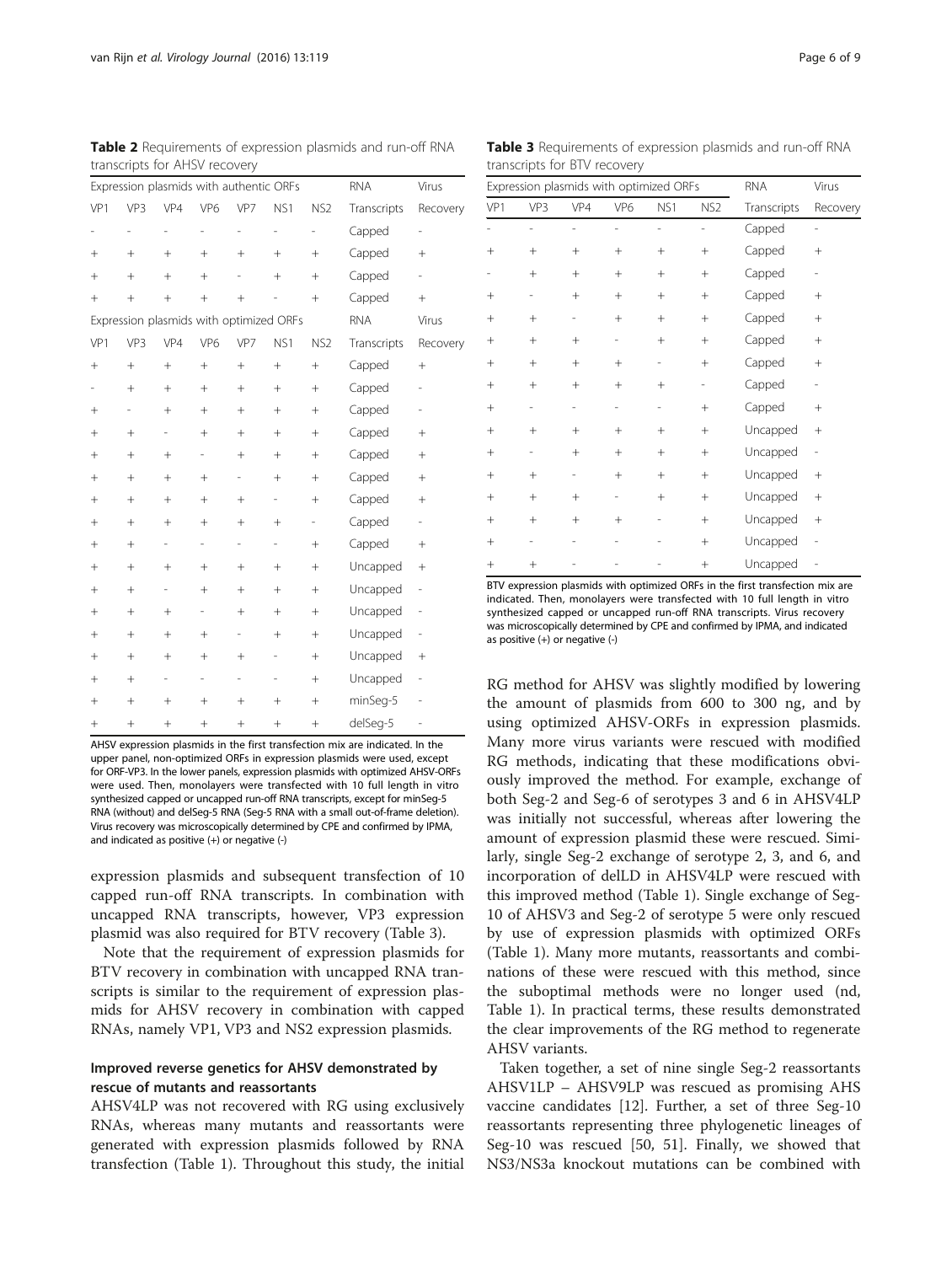exchange of genome segments, like for Seg-2 representing the serotype of AHSV.

# **Discussion**

Reverse genetics (RG) has been developed for viruses of many families including those with double stranded RNA (dsRNA) segmented genomes. The latter includes members of *Birnaviridae* [[52, 53\]](#page-8-0), and different genera within the Reoviridae family [[25\]](#page-8-0). RG for BTV, the prototype member of the Orbivirus genus has also been developed. This RG method followed two subsequent transfections of in vitro synthesized positive single stranded capped run-off RNA transcripts [[23\]](#page-7-0). Capped RNAs expressing VP1, 3, 4, 6, and NS1 and NS2 were used for primary protein expression followed by transfection of a set of ten uncapped RNA transcripts to recover BTV containing these genome segments [\[26](#page-8-0)]. However, a similar RG system for AHSV was not successful [\[12](#page-7-0)]. These results indicate that recovery of BTV is more efficient than for AHSV.

Primary protein expression by the first transfection of RNA transcripts can be replaced by plasmid-driven expression for BTV recovery [[42\]](#page-8-0). A similar method was also successful for AHSV [[12,](#page-7-0) [24](#page-8-0)]. Apparently, RG by plasmid-driven expression followed by RNA transfection is more efficient than by transfection of exclusively RNA transcripts. Further, increase of the primary protein expression changes the amount of plasmids critical for AHSV recovery. Use of optimized-ORF expression plasmids, excludes the need of VP7 by which the requirements for RG of AHSV becomes similar to that of BTV (Tables [2](#page-5-0) and [3\)](#page-5-0).

NS1 expression by the first transfection is not essential for recovery of BTV and AHSV (Tables [2](#page-5-0) and [3\)](#page-5-0) [[42](#page-8-0)]. NS1 increases protein synthesis from BTV RNAs [[9\]](#page-7-0), which explains that NS1 expression is not required for virus recovery with plasmid-driven protein expression. Expectedly, Seg-5 and its expressed NS1 protein of AHSV are essential for AHSV replication, since AHSV without Seg-5 or with mutated Seg-5 abolishing NS1 expression were not rescued (Table [2\)](#page-5-0). In further agreement to BTV, initial VP7 expression is not required for AHSV recovery (Tables [2](#page-5-0) and [3](#page-5-0)). AHSV-VP7 is however essential for RG with authentic ORF expression plasmids (Table [2](#page-5-0)). Others have suggested that VP7 stabilizes the BTV replication complex [[42](#page-8-0)]. Similarly, it can be suggested that AHSV-VP7 is beneficial for AHSV recovery by stabilizing the replication complex as observed with suboptimal conditions, like the lower AHSV protein expression from authentic ORFs compared to optimized ORFs. These results indicate that initial NS1 and VP7 expression are not essential, but beneficial for virus recovery.

The minimal requirements of plasmid-driven expression differs between BTV and AHSV (Tables [2](#page-5-0) and [3](#page-5-0)).

VP1 and NS2 expression plasmids are essential for recovery of BTV and AHSV, irrespective of capped RNAs in the second transfection. VP3 expression plasmid is also essential, although BTV was recovered without VP3 expression plasmid in combination with capped RNA transcripts. Apparently, expression of VP1, VP3 and NS2 is essential for recovery of both orbiviruses, although delayed and lower expression of VP3 is sufficient for recovery of BTV.

Similar to the enhancement in recovery by VP7, we suggest that VP3 enhances orbivirus recovery by increase of the initial replication activity by stabilization of premature replication complexes and the formation of subcore particles. Consequently, suboptimal expression of VP1 and NS2 requires expression of VP3 and VP7 to efficiently recovery virus. In full agreement with this, in vitro reconstitution of infectious BTV core particles showed that VP1, VP4 and VP6 form a transcription complex that does not need other proteins for its activity [[54\]](#page-8-0). NS2 recruits mRNA from the cytoplasm to the replication complex and forms virus inclusion bodies in vivo [[10\]](#page-7-0), and is therefore not needed for in vitro reconstitution of core particles.

Small amounts of VP4, 6 and 7 expressed from capped RNAs after 18–22 h are sufficient to initiate recovery of AHSV. These capped RNA transcripts are not needed for BTV recovery (Tables [2](#page-5-0) and [3](#page-5-0)). Others have shown that VP6 is essential for BTV replication and acts early in the replication cycle of BTV [[55\]](#page-8-0). We suggest that very low expression levels of these proteins from either uncapped RNA or after in vivo capping of transfected uncapped RNA transcripts are sufficient to initiate BTV recovery in our system. We have noticed that not all attempts with these conditions were successful suggesting that the efficiency of virus recovery was much lower.

Summarizing, VP1 and NS2 expression plasmids are essential for an optimized RG system of BTV and AHSV. VP3 expression plasmid is also essential for BTV recovery if uncapped RNAs are used. In contrast, only NS1 expression plasmid could be omitted in combination with uncapped RNAs for AHSV recovery. Generally, we conclude that recovery of BTV is more efficient than of AHSV. In order to increase the success rate for rescue of mutants and reassortants, the most optimal system is the combination of all seven expression plasmids with optimized ORFs and capped RNA transcripts for the second transfection. BTV1 and BTV8 variants were generated using BTV6 based ORF-optimized expression plasmids [\[35](#page-8-0)], and virulent AHSV5 was similarly recovered with AHSV4LP based expression plasmids (published elsewhere). We propose that one set of expression plasmids of the respective orbivirus species in combination with a set of ten even uncapped run-off RNA transcripts will be sufficient to quickly recover new orbivirus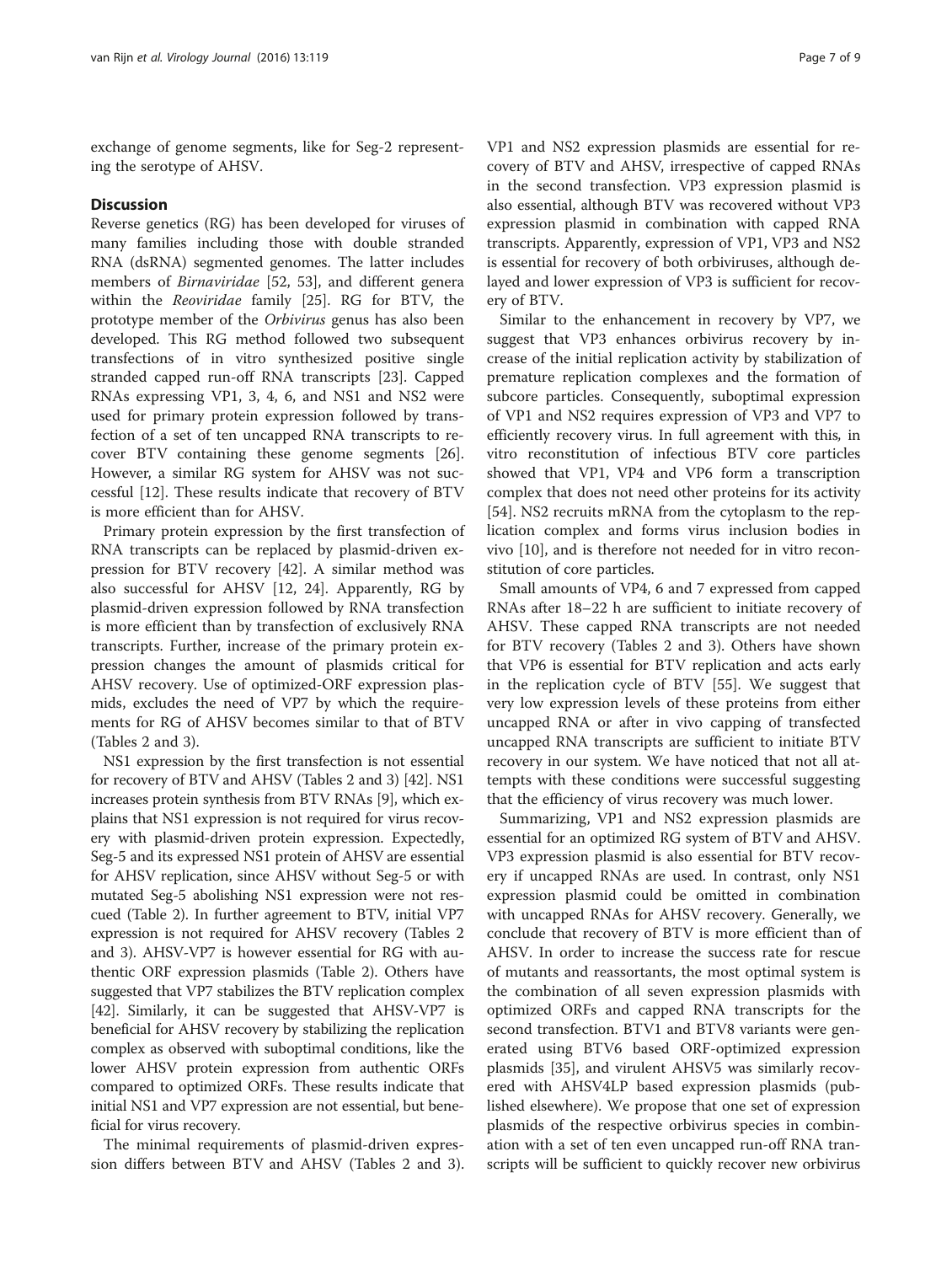<span id="page-7-0"></span>variants. A reproducible and efficient RG system is a prerequisite to conclude the lethality of mutations or genome constellations. Still, the essentiality of viral proteins or lethality of mutations could be conclusively demonstrated by use of in trans complementation followed by virus passage on ordinary cells [[55](#page-8-0)].

Requirements for RG of BTV and AHSV showed many similarities as well as differences, likely caused by the difference in efficiency of virus recovery, but fundamental differences between these orbivirus species cannot be excluded. This comparative analysis of reverse genetics for orbivirus prototypes BTV and AHSV will contribute to development of RG methods for other orbiviruses, such as the OIE listed, notifiable epizootic haemorrhagic disease virus, but also for other orbiviruses and reoviruses. This will increase our understanding of the complex replication cycle and assembly process of these viruses with a segmented double stranded RNA genome.

# Conclusions

For optimal function of RG systems for the rescue of BTV and AHSV, a limited number of expression plasmids is required. Optimization of reverse genetics enlarge the possibilities to rescue virus mutants and reassortants.

#### Abbreviations

AHSV, African horse sickness virus; BTV, bluetongue virus; DISA, Disabled Infectious Single Animal; DISC, Disabled Infectious Single Cycle/Cell; DMEM, Dulbecco's modified Eagle's medium; EHDV, epizootic haemorrhagic disease virus; FBS, foetal bovine serum; MOI, multiplicity of infection; mRNA, messenger RNA; ORFs, open reading frames; RG, reverse genetics

#### Acknowledgements

The authors thank dr. Paloma Rueda (Ingenasa, Spain) for MAbs. Guinea pig sera have been generated in collaboration within the EU-funded project 'OrbiVac' KBBE-245266 (CVI-project 1630017000) coordinated by prof. Polly Roy (London School of Hygienic and Tropical Medicine, UK).

#### Funding

This research was funded by the Dutch Ministry of Economic Affairs (CVI-projects 1630022800 and 1630022900).

# Availability of data and materials

Not applicable.

# Authors' contributions

RGPvG contributed to experimental design, performed experiments, data analysis and manuscript preparation, FF and SGPvdW carried out experiments and data analysis, PAvR initiated this project, contributed to project design, data analysis and manuscript preparation, and supervised the project. All authors read and approved the final manuscript.

#### Competing interests

The authors declare that they have no competing interests.

#### Author details

<sup>1</sup>Department of Virology, Central Veterinary Institute of Wageningen UR (CVI), P.O. Box 65, Lelystad 8200 AB, The Netherlands. <sup>2</sup>Department of Biochemistry, Centre for Human Metabolomics, North-West University, Potchefstroom, South Africa. <sup>3</sup>Department of Infectious Diseases and Immunology, Faculty of Veterinary Medicine, Utrecht University, Utrecht, The Netherlands.

# Received: 11 April 2016 Accepted: 27 June 2016 Published online: 02 July 2016

#### References

- 1. Purse BV, Mellor PS, Rogers DJ, Samuel AR, Mertens PP, Baylis M. Climate change and the recent emergence of bluetongue in Europe. Nat Rev Microbiol. 2005;3:171–81.
- 2. Gale P, Brouwer A, Ramnial V, Kelly L, Kosmider R, Fooks AR, Snary EL. Assessing the impact of climate change on vector-borne viruses in the EU through the elicitation of expert opinion. Epidemiol Infect. 2010;138:214–25.
- 3. Bouayoune H, Touti J, el Hasnaoui H, Baylis M, Mellor PS. The Culicoides vectors of African horse sickness virus in Morocco: distribution and epidemiological implications. Arch Virol Suppl. 1998;14:113–25.
- 4. Meiswinkel R, van Rijn P, Leijs P, Goffredo M. Potential new Culicoides vector of bluetongue virus in northern Europe. Vet Rec. 2007;161:564–5.
- 5. Mehlhorn H, Walldorf V, Klimpel S, Jahn B, Jaeger F, Eschweiler J, Hoffmann B, Beer M. First occurrence of Culicoides obsoletus-transmitted Bluetongue virus epidemic in Central Europe. Parasitol Res. 2007;101:219–28.
- 6. Dijkstra E, van der Ven IJ, Meiswinkel R, Holzel DR, Van Rijn PA, Meiswinkel R. Culicoides chiopterus as a potential vector of bluetongue virus in Europe. Vet Rec. 2008;162:422.
- 7. Backer JA, Nodelijk G. Transmission and control of African horse sickness in The Netherlands: a model analysis. PLoS One. 2011;6:e23066.
- 8. Mertens PPC, Maan S, Samuel A, Attoui H. Orbiviruses, Reoviridae. In: Virus Taxonomy VIIIth Report of the ICTV. Edited by Fauquet CM, Mayo MA, Maniloff J, Desselberger U, Ball LA. London: Elsevier/Academic Press. pp 466-483; 2005.
- 9. Boyce M, Celma CC, Roy P. Bluetongue virus non-structural protein 1 is a positive regulator of viral protein synthesis. Virol J. 2012;9:178.
- 10. Kar AK, Bhattacharya B, Roy P. Bluetongue virus RNA binding protein NS2 is a modulator of viral replication and assembly. BMC Mol Biol. 2007;8:4.
- 11. van Gennip RG, van de Water SG, van Rijn PA. Bluetongue virus nonstructural protein NS3/NS3a is not essential for virus replication. PLoS One. 2014;9: e85788.
- 12. van de Water SG, van Gennip RG, Potgieter CA, Wright IM, van Rijn PA. VP2 exchange and NS3/NS3a deletion in African horse sickness virus (AHSV) in development of Disabled Infectious Single Animal vaccine candidates for AHSV. J Virol. 2015;89:8764–72.
- 13. Chauveau E, Doceul V, Lara E, Breard E, Sailleau C, Vidalain PO, Meurs EF, Dabo S, Schwartz-Cornil I, Zientara S, Vitour D. NS3 of bluetongue virus interferes with the induction of type I interferon. J Virol. 2013;87:8241–6.
- 14. Ratinier M, Caporale M, Golder M, Franzoni G, Allan K, Nunes SF, Armezzani A, Bayoumy A, Rixon F, Shaw A, Palmarini M. Identification and characterization of a novel non-structural protein of bluetongue virus. PLoS Pathog. 2011;7:e1002477.
- 15. Caporale M, Di Gialleonorado L, Janowicz A, Wilkie G, Shaw A, Savini G, Van Rijn PA, Mertens P, Di Ventura M, Palmarini M. Virus and host factors affecting the clinical outcome of bluetongue virus infection. J Virol. 2014;88:10399–411.
- 16. Zwart L, Potgieter CA, Clift SJ, van Staden V. Characterising Non-Structural Protein NS4 of African Horse Sickness Virus. PLoS One. 2015;10:e0124281.
- 17. Ratinier M, Shaw AE, Barry G, Gu Q, Di Gialleonardo L, Janowicz A, Varela M, Randall RE, Caporale M, Palmarini M. Bluetongue virus NS4 protein is an interferon antagonist and a determinant of virus virulence. J Virol. 2016; 90(11):5427–39.
- 18. Belhouchet M, Mohd Jaafar F, Firth AE, Grimes JM, Mertens PP, Attoui H. Detection of a fourth orbivirus non-structural protein. PLoS One. 2011;6:e25697.
- 19. Stewart M, Hardy A, Barry G, Pinto RM, Caporale M, Melzi E, Hughes J, Taggart A, Janowicz A, Varela M, et al. Characterization of a second open reading frame in genome segment 10 of bluetongue virus. J Gen Virol. 2015;96:3280–93.
- 20. Boyce M, Roy P. Recovery of infectious bluetongue virus from RNA. J Virol. 2007;81:2179–86.
- 21. van Gennip RG, Veldman D, van de Water SG, van Rijn PA. Genetic modification of Bluetongue virus by uptake of "synthetic" genome segments. Virol J. 2010;7:261.
- 22. Kobayashi T, Antar AA, Boehme KW, Danthi P, Eby EA, Guglielmi KM, Holm GH, Johnson EM, Maginnis MS, Naik S, et al. A plasmid-based reverse genetics system for animal double-stranded RNA viruses. Cell Host Microbe. 2007;1:147–57.
- 23. Boyce M, Celma CC, Roy P. Development of reverse genetics systems for bluetongue virus: recovery of infectious virus from synthetic RNA transcripts. J Virol. 2008;82:8339–48.